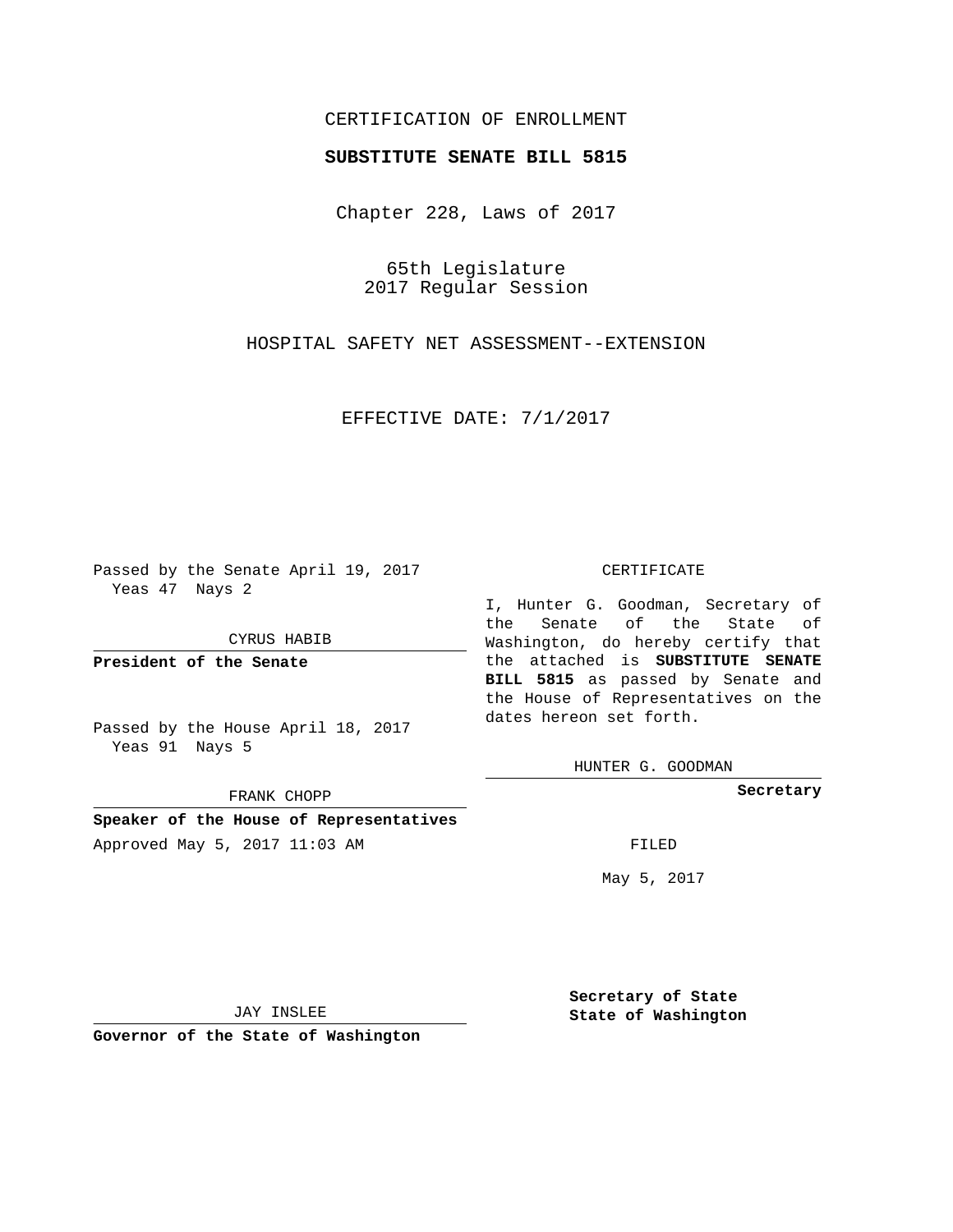#### **SUBSTITUTE SENATE BILL 5815**

AS AMENDED BY THE HOUSE

Passed Legislature - 2017 Regular Session

# **State of Washington 65th Legislature 2017 Regular Session**

**By** Senate Ways & Means (originally sponsored by Senators Rivers, Cleveland, Becker, and Ranker)

READ FIRST TIME 03/22/17.

1 AN ACT Relating to the hospital safety net assessment; amending RCW 74.60.005, 74.60.010, 74.60.020, 74.60.030, 74.60.050, 74.60.090, 74.60.100, 74.60.120, 74.60.130, 74.60.150, 74.60.160, 74.60.901, and 74.60.902; adding a new section to chapter 74.60 RCW; providing an effective date; providing an expiration date; and declaring an 6 emergency.

7 BE IT ENACTED BY THE LEGISLATURE OF THE STATE OF WASHINGTON:

8 **Sec. 1.** RCW 74.60.005 and 2015 2nd sp.s. c 5 s 1 are each 9 amended to read as follows:

 (1) The purpose of this chapter is to provide for a safety net assessment on certain Washington hospitals, which will be used solely to augment funding from all other sources and thereby support additional payments to hospitals for medicaid services as specified 14 in this chapter.

15 (2) The legislature finds that federal health care reform will 16 result in an expansion of medicaid enrollment in this state and an 17 increase in federal financial participation.

18 (3) In adopting this chapter, it is the intent of the 19 legislature:

20 (a) To impose a hospital safety net assessment to be used solely 21 for the purposes specified in this chapter;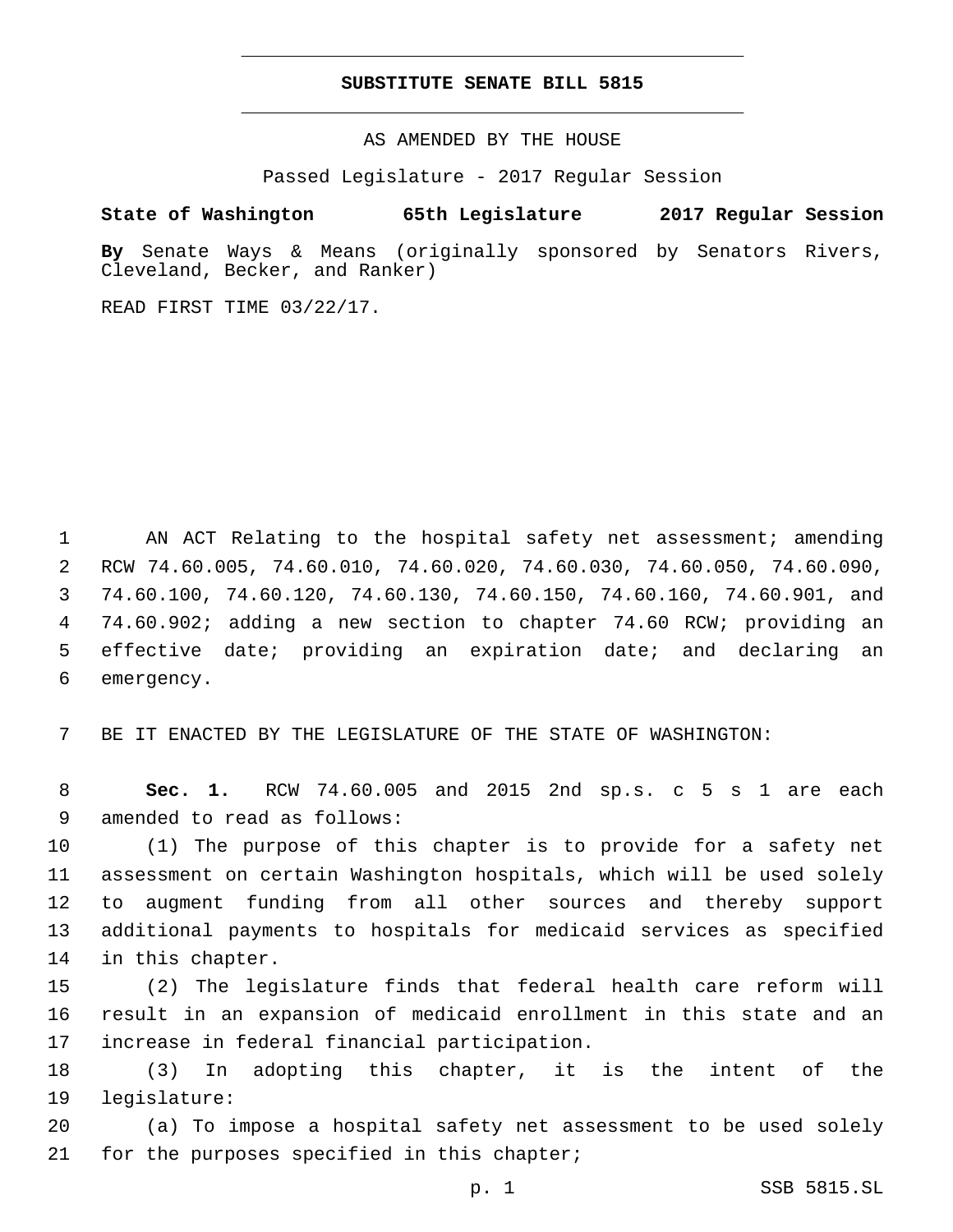(b) To generate approximately ((nine hundred seventy-five 2 million)) one billion dollars per state fiscal biennium in new state and federal funds by disbursing all of that amount to pay for medicaid hospital services and grants to certified public expenditure and critical access hospitals, except costs of administration as specified in this chapter, in the form of additional payments to hospitals and managed care plans, which may not be a substitute for payments from other sources, but which include quality improvement 9 incentive payments under RCW 74.09.611;

 (c) To generate two hundred ninety-two million dollars per biennium during the ((2015-2017 and)) 2017-2019 and 2019-2021 biennia in new funds to be used in lieu of state general fund payments for 13 medicaid hospital services;

 (d) That the total amount assessed not exceed the amount needed, in combination with all other available funds, to support the 16 payments authorized by this chapter;

 (e) To condition the assessment on receiving federal approval for receipt of additional federal financial participation and on continuation of other funding sufficient to maintain aggregate payment levels to hospitals for inpatient and outpatient services covered by medicaid, including fee-for-service and managed care, at 22 least at the ((levels)) rates the state paid for those services on July 1, 2015, as adjusted for current enrollment and utilization; and

 (f) For each of the two biennia starting with fiscal year 25 ((2016)) 2018 to generate:

 (i) Four million dollars for new integrated evidence-based psychiatry residency program slots that did not receive state funding prior to 2016 at the integrated psychiatry residency program at the 29 University of Washington; and

 (ii) Eight million two hundred thousand dollars for new family medicine residency program slots that did not receive state funding prior to 2016, as directed through the family medicine residency network at the University of Washington, for slots where residents 34 are employed by hospitals.

 **Sec. 2.** RCW 74.60.010 and 2013 2nd sp.s. c 17 s 2 are each 36 amended to read as follows:

 The definitions in this section apply throughout this chapter 38 unless the context clearly requires otherwise.

(1) "Authority" means the health care authority.

p. 2 SSB 5815.SL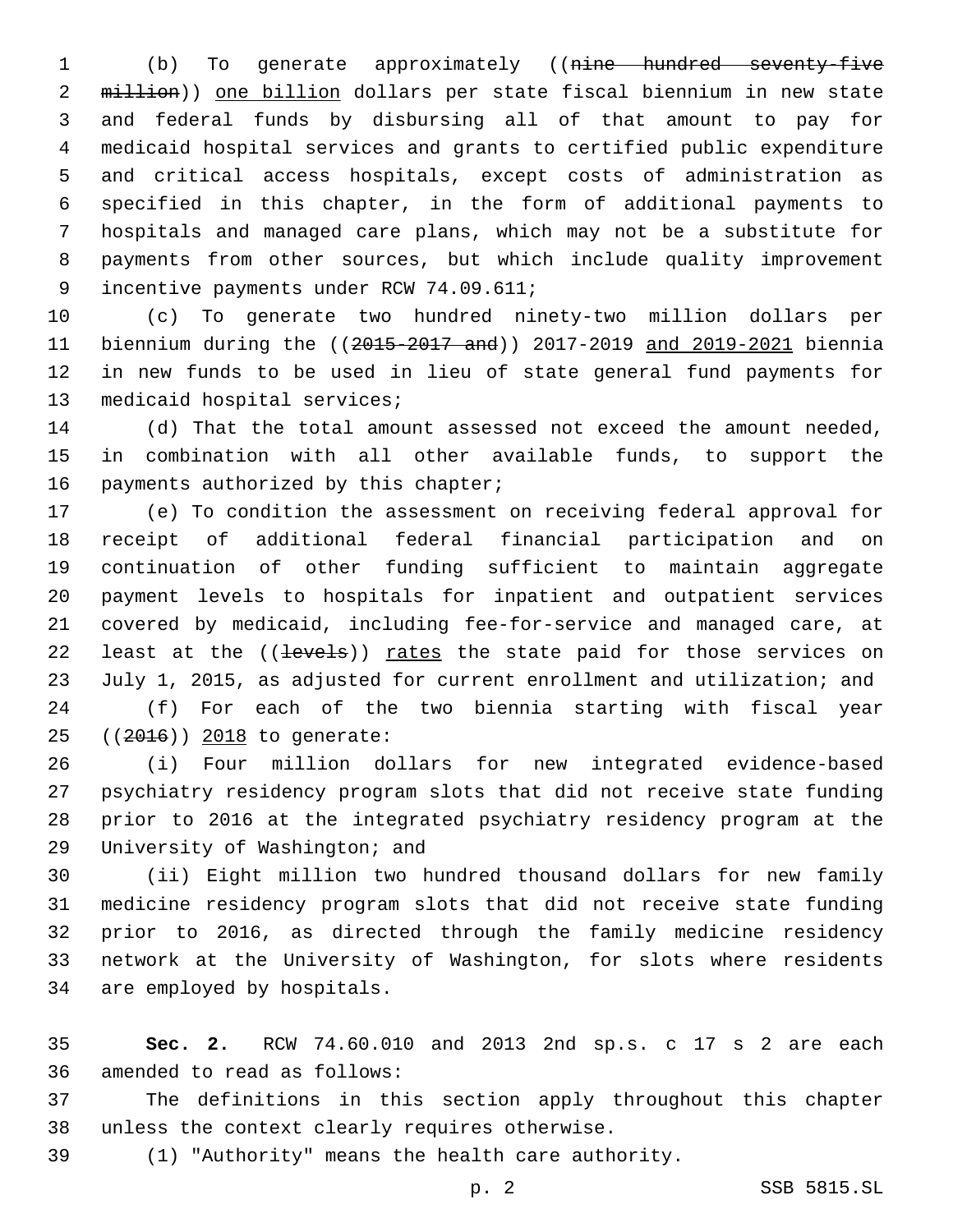(2) "Base year" for medicaid payments for state fiscal year ((2014)) 2017 is state fiscal year ((2011)) 2014. For each following year's calculations, the base year must be updated to the next 4 following year.

 (3) "Bordering city hospital" means a hospital as defined in WAC 182-550-1050 and bordering cities as described in WAC 182-501-0175, 7 or successor rules.

 (4) "Certified public expenditure hospital" means a hospital participating in or that at any point from June 30, 2013, to July 1, 2019, has participated in the authority's certified public expenditure payment program as described in WAC 182-550-4650 or successor rule. For purposes of this chapter any such hospital shall continue to be treated as a certified public expenditure hospital for assessment and payment purposes through the date specified in RCW 74.60.901. The eligibility of such hospitals to receive grants under RCW 74.60.090 solely from funds generated under this chapter must not be affected by any modification or termination of the federal certified public expenditure program, or reduced by the amount of any federal funds no longer available for that purpose.

 (5) "Critical access hospital" means a hospital as described in 21 RCW 74.09.5225.

(6) "Director" means the director of the health care authority.

 (7) "Eligible new prospective payment hospital" means a prospective payment hospital opened after January 1, 2009, for which a full year of cost report data as described in RCW 74.60.030(2) and a full year of medicaid base year data required for the calculations 27 in RCW 74.60.120(3) are available.

 (8) "Fund" means the hospital safety net assessment fund 29 established under RCW 74.60.020.

(9) "Hospital" means a facility licensed under chapter 70.41 RCW.

 (10) "Long-term acute care hospital" means a hospital which has an average inpatient length of stay of greater than twenty-five days 33 as determined by the department of health.

 (11) "Managed care organization" means an organization having a certificate of authority or certificate of registration from the office of the insurance commissioner that contracts with the authority under a comprehensive risk contract to provide prepaid health care services to eligible clients under the authority's medicaid managed care programs, including the healthy options 40 program.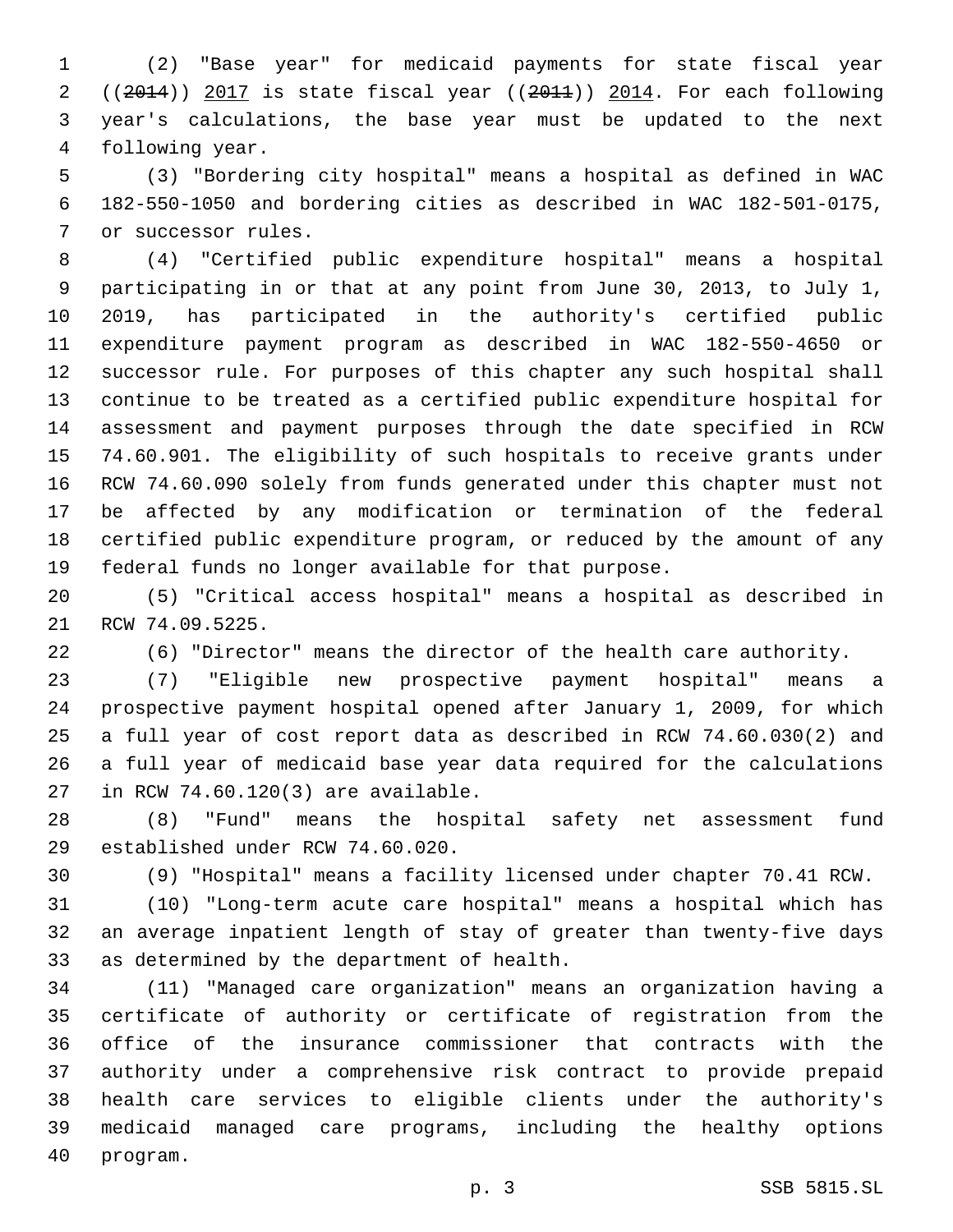(12) "Medicaid" means the medical assistance program as established in Title XIX of the social security act and as administered in the state of Washington by the authority.

 (13) "Medicare cost report" means the medicare cost report, form 5 2552, or successor document.

 (14) "Nonmedicare hospital inpatient day" means total hospital inpatient days less medicare inpatient days, including medicare days reported for medicare managed care plans, as reported on the medicare cost report, form 2552, or successor forms, excluding all skilled and nonskilled nursing facility days, skilled and nonskilled swing bed days, nursery days, observation bed days, hospice days, home health agency days, and other days not typically associated with an acute 13 care inpatient hospital stay.

 (15) "Outpatient" means services provided classified as ambulatory payment classification services or successor payment methodologies as defined in WAC 182-550-7050 or successor rule and applies to fee-for-service payments and managed care encounter data.

 (16) "Prospective payment system hospital" means a hospital reimbursed for inpatient and outpatient services provided to medicaid beneficiaries under the inpatient prospective payment system and the outpatient prospective payment system as defined in WAC 182-550-1050 or successor rule. For purposes of this chapter, prospective payment system hospital does not include a hospital participating in the certified public expenditure program or a bordering city hospital located outside of the state of Washington and in one of the bordering cities listed in WAC 182-501-0175 or successor rule.

 (17) "Psychiatric hospital" means a hospital facility licensed as 28 a psychiatric hospital under chapter 71.12 RCW.

 (18) "Rehabilitation hospital" means a medicare-certified 30 freestanding inpatient rehabilitation facility.

 (19) "Small rural disproportionate share hospital payment" means a payment made in accordance with WAC 182-550-5200 or successor rule.

 (20) "Upper payment limit" means the aggregate federal upper payment limit on the amount of the medicaid payment for which federal financial participation is available for a class of service and a class of health care providers, as specified in 42 C.F.R. Part 47, as separately determined for inpatient and outpatient hospital services.

 **Sec. 3.** RCW 74.60.020 and 2015 2nd sp.s. c 5 s 2 are each 39 amended to read as follows: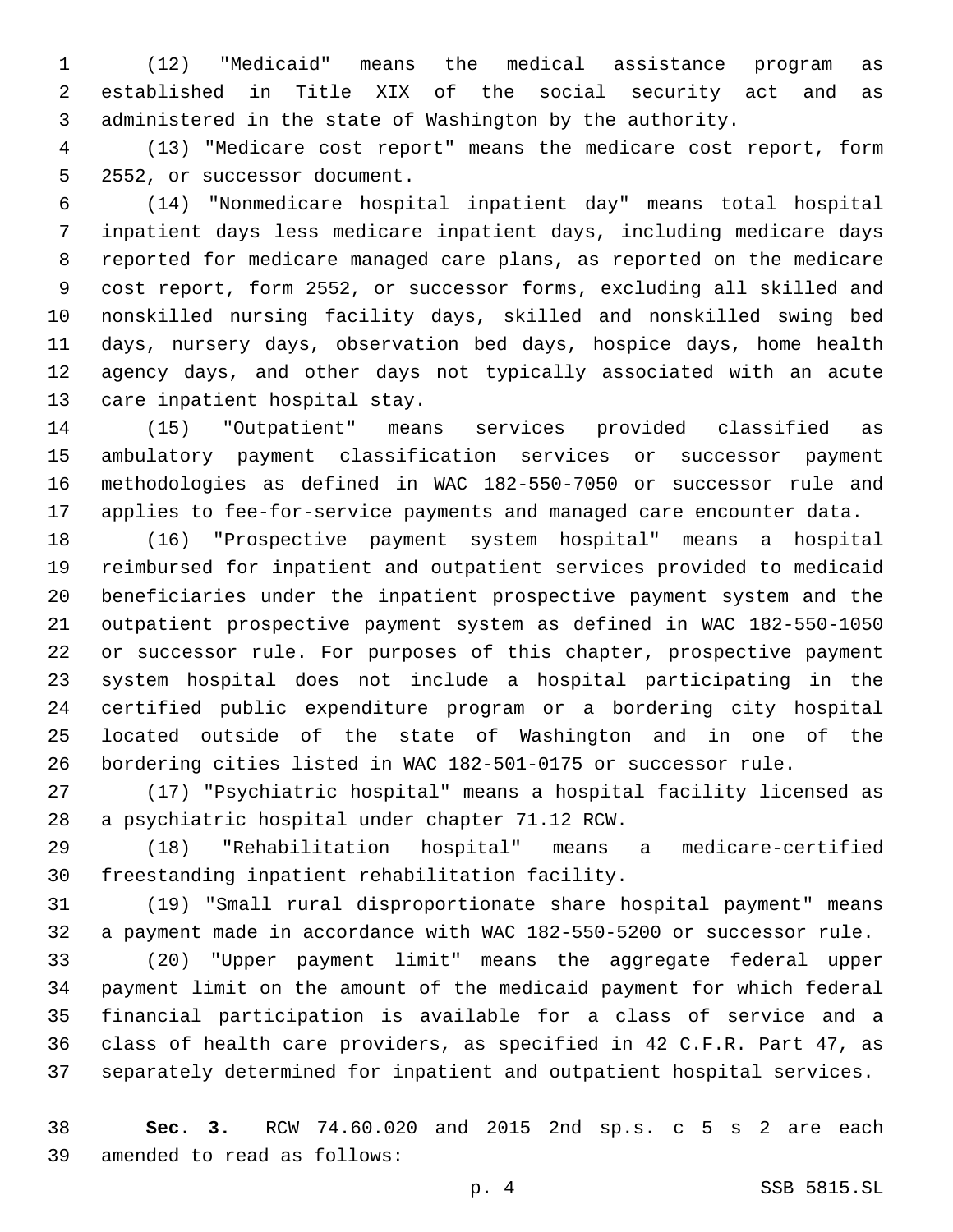(1) A dedicated fund is hereby established within the state treasury to be known as the hospital safety net assessment fund. The purpose and use of the fund shall be to receive and disburse funds, together with accrued interest, in accordance with this chapter. Moneys in the fund, including interest earned, shall not be used or disbursed for any purposes other than those specified in this chapter. Any amounts expended from the fund that are later recouped by the authority on audit or otherwise shall be returned to the fund.

 (a) Any unexpended balance in the fund at the end of a fiscal year shall carry over into the following fiscal year or that fiscal year and the following fiscal year and shall be applied to reduce the 12 amount of the assessment under RCW  $74.60.050(1)(c)$ .

 (b) Any amounts remaining in the fund after July 1, ((2019)) 2021, shall be refunded to hospitals, pro rata according to the amount paid by the hospital since July 1, 2013, subject to the 16 limitations of federal law.

 (2) All assessments, interest, and penalties collected by the authority under RCW 74.60.030 and 74.60.050 shall be deposited into 19 the fund.

 (3) Disbursements from the fund are conditioned upon appropriation and the continued availability of other funds sufficient to maintain aggregate payment levels to hospitals for inpatient and outpatient services covered by medicaid, including fee- for-service and managed care, at least at the levels the state paid for those services on July 1, 2015, as adjusted for current 26 enrollment and utilization.

(4) Disbursements from the fund may be made only:

 (a) To make payments to hospitals and managed care plans as 29 specified in this chapter;

 (b) To refund erroneous or excessive payments made by hospitals 31 pursuant to this chapter;

 (c) For one million dollars per biennium for payment of administrative expenses incurred by the authority in performing the 34 activities authorized by this chapter;

35 (d) For two hundred ((eighty-three)) ninety-two million dollars per biennium, to be used in lieu of state general fund payments for medicaid hospital services, provided that if the full amount of the payments required under RCW 74.60.120 and 74.60.130 cannot be distributed in a given fiscal year, this amount must be reduced 40 proportionately;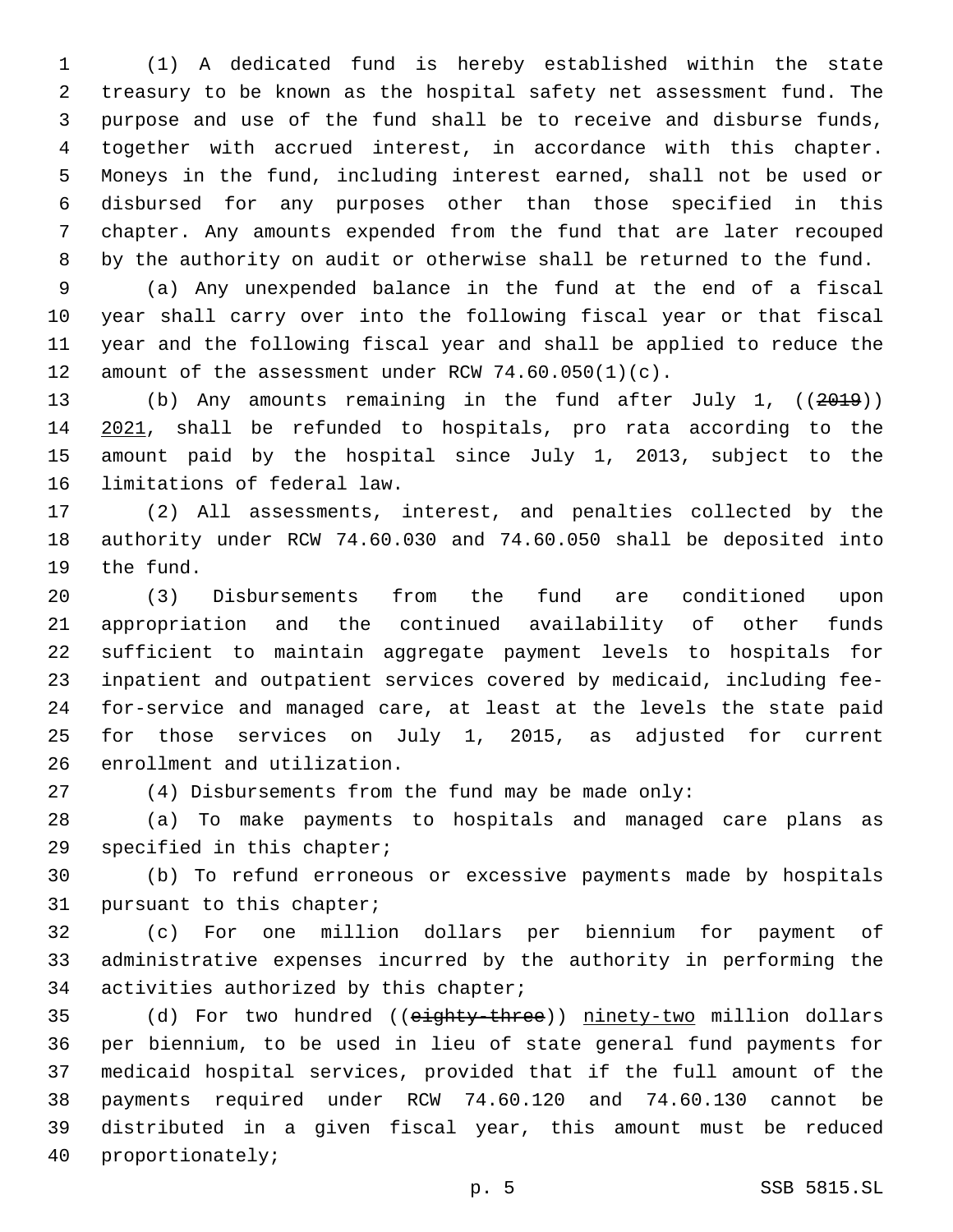(e) To repay the federal government for any excess payments made to hospitals from the fund if the assessments or payment increases set forth in this chapter are deemed out of compliance with federal statutes and regulations in a final determination by a court of competent jurisdiction with all appeals exhausted. In such a case, the authority may require hospitals receiving excess payments to refund the payments in question to the fund. The state in turn shall return funds to the federal government in the same proportion as the original financing. If a hospital is unable to refund payments, the state shall develop either a payment plan, or deduct moneys from 11 future medicaid payments, or both;

12 (f) ((Beginning in state fiscal year 2015,)) To pay an amount sufficient, when combined with the maximum available amount of federal funds necessary to provide a one percent increase in medicaid hospital inpatient rates to hospitals eligible for quality 16 improvement incentives under RCW 74.09.611. By May 16, 2018 and by each May 16 thereafter, the authority, in cooperation with the department of health, must verify that each hospital eligible to 19 receive quality improvement incentives under the terms of this chapter is in substantial compliance with the reporting requirements in RCW 43.70.052 and 70.01.040 for the prior period. For the purposes of this subsection, "substantial compliance" means, in the prior 23 period, the hospital has submitted at least nine of the twelve 24 monthly reports by the due date. The authority must distribute quality improvement incentives to hospitals that have met these requirements beginning July 1 of 2018 and each July 1 thereafter; and 27 (g) For each state fiscal year ((2016)) 2018 through ((2019))

28 2021 to generate:

 (i) Two million dollars for new integrated evidence-based psychiatry residency program slots that did not receive state funding prior to 2016 at the integrated psychiatry residency program at the 32 University of Washington; and

 (ii) Four million one hundred thousand dollars for new family medicine residency program slots that did not receive state funding prior to 2016, as directed through the family medicine residency network at the University of Washington, for slots where residents 37 are employed by hospitals.

 **Sec. 4.** RCW 74.60.030 and 2015 2nd sp.s. c 5 s 3 are each 39 amended to read as follows: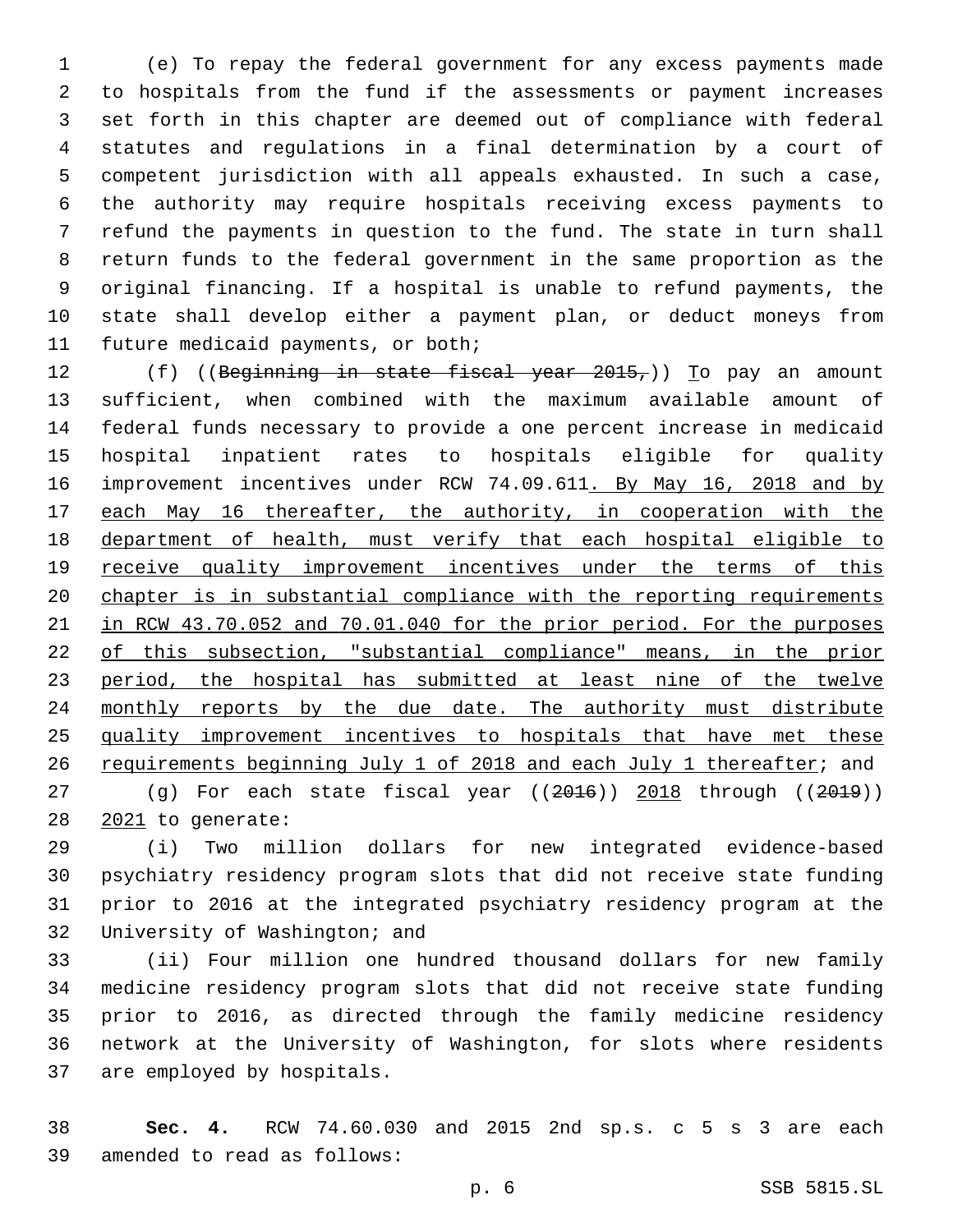(1)(a) Upon satisfaction of the conditions in RCW 74.60.150(1), and so long as the conditions in RCW 74.60.150(2) have not occurred, an assessment is imposed as set forth in this subsection. Assessment notices must be sent on or about thirty days prior to the end of each 5 quarter and payment is due thirty days thereafter.

 (b) Effective July 1, 2015, and except as provided in RCW 74.60.050:7

 (i) Each prospective payment system hospital, except psychiatric and rehabilitation hospitals, shall pay a quarterly assessment. Each quarterly assessment shall be no more than one quarter of three 11 hundred ((fifty)) eighty dollars for each annual nonmedicare hospital inpatient day, up to a maximum of fifty-four thousand days per year. For each nonmedicare hospital inpatient day in excess of fifty-four thousand days, each prospective payment system hospital shall pay 15 ((an)) a quarterly assessment of one quarter of seven dollars for 16 each such day, unless such assessment amount or threshold needs to be 17 modified to comply with applicable federal regulations;

 (ii) Each critical access hospital shall pay a quarterly assessment of one quarter of ten dollars for each annual nonmedicare 20 hospital inpatient day;

 (iii) Each psychiatric hospital shall pay a quarterly assessment of no more than one quarter of seventy-four dollars for each annual 23 nonmedicare hospital inpatient day; and

 (iv) Each rehabilitation hospital shall pay a quarterly 25 assessment of no more than one quarter of seventy-four dollars for 26 each annual nonmedicare hospital inpatient day.

 (2) The authority shall determine each hospital's annual nonmedicare hospital inpatient days by summing the total reported nonmedicare hospital inpatient days for each hospital that is not exempt from the assessment under RCW 74.60.040. The authority shall obtain inpatient data from the hospital's 2552 cost report data file or successor data file available through the centers for medicare and medicaid services, as of a date to be determined by the authority. 34 For state fiscal year ((2016)) 2017, the authority shall use cost report data for hospitals' fiscal years ending in ((2012)) 2013. For subsequent years, the hospitals' next succeeding fiscal year cost 37 report data must be used.

 (a) With the exception of a prospective payment system hospital commencing operations after January 1, 2009, for any hospital without a cost report for the relevant fiscal year, the authority shall work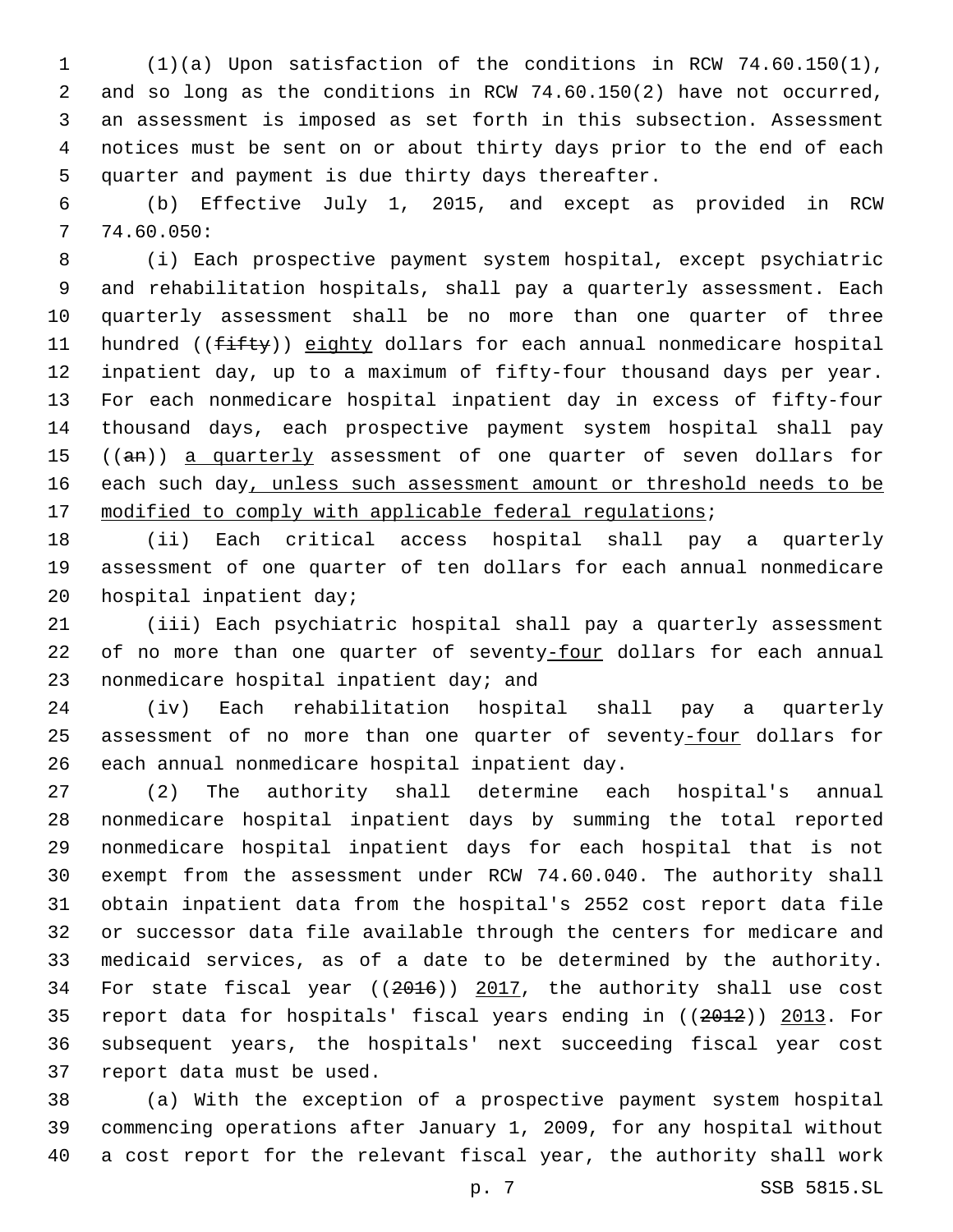with the affected hospital to identify appropriate supplemental information that may be used to determine annual nonmedicare hospital 3 inpatient days.

 (b) A prospective payment system hospital commencing operations after January 1, 2009, must be assessed in accordance with this section after becoming an eligible new prospective payment system 7 hospital as defined in RCW 74.60.010.

 **Sec. 5.** RCW 74.60.050 and 2015 2nd sp.s. c 5 s 4 are each 9 amended to read as follows:

 (1) The authority, in cooperation with the office of financial management, shall develop rules for determining the amount to be assessed to individual hospitals, notifying individual hospitals of the assessed amount, and collecting the amounts due. Such rule making 14 shall specifically include provision for:

 (a) Transmittal of notices of assessment by the authority to each hospital informing the hospital of its nonmedicare hospital inpatient 17 days and the assessment amount due and payable;

 (b) Interest on delinquent assessments at the rate specified in 19 RCW 82.32.050; and

 (c) Adjustment of the assessment amounts in accordance with 21 subsection (2) of this section.

22 (2) For ((state fiscal year 2016 and)) each ((subsequent)) state fiscal year, the assessment amounts established under RCW 74.60.030 24 must be adjusted as follows:

 (a) If sufficient other funds, including federal funds, are available to make the payments required under this chapter and fund the state portion of the quality incentive payments under RCW 74.09.611 and 74.60.020(4)(f) without utilizing the full assessment under RCW 74.60.030, the authority shall reduce the amount of the assessment to the minimum levels necessary to support those payments;

31 (b) If the total amount of inpatient  $((\theta \cdot \mathbf{r}))$  and outpatient supplemental payments under RCW 74.60.120 is in excess of the upper 33 payment limits and the entire excess amount cannot be disbursed by additional payments to managed care organizations under RCW 74.60.130, the authority shall proportionately reduce future assessments on prospective payment hospitals to the level necessary to generate additional payments to hospitals that are consistent with the upper payment limit plus the maximum permissible amount of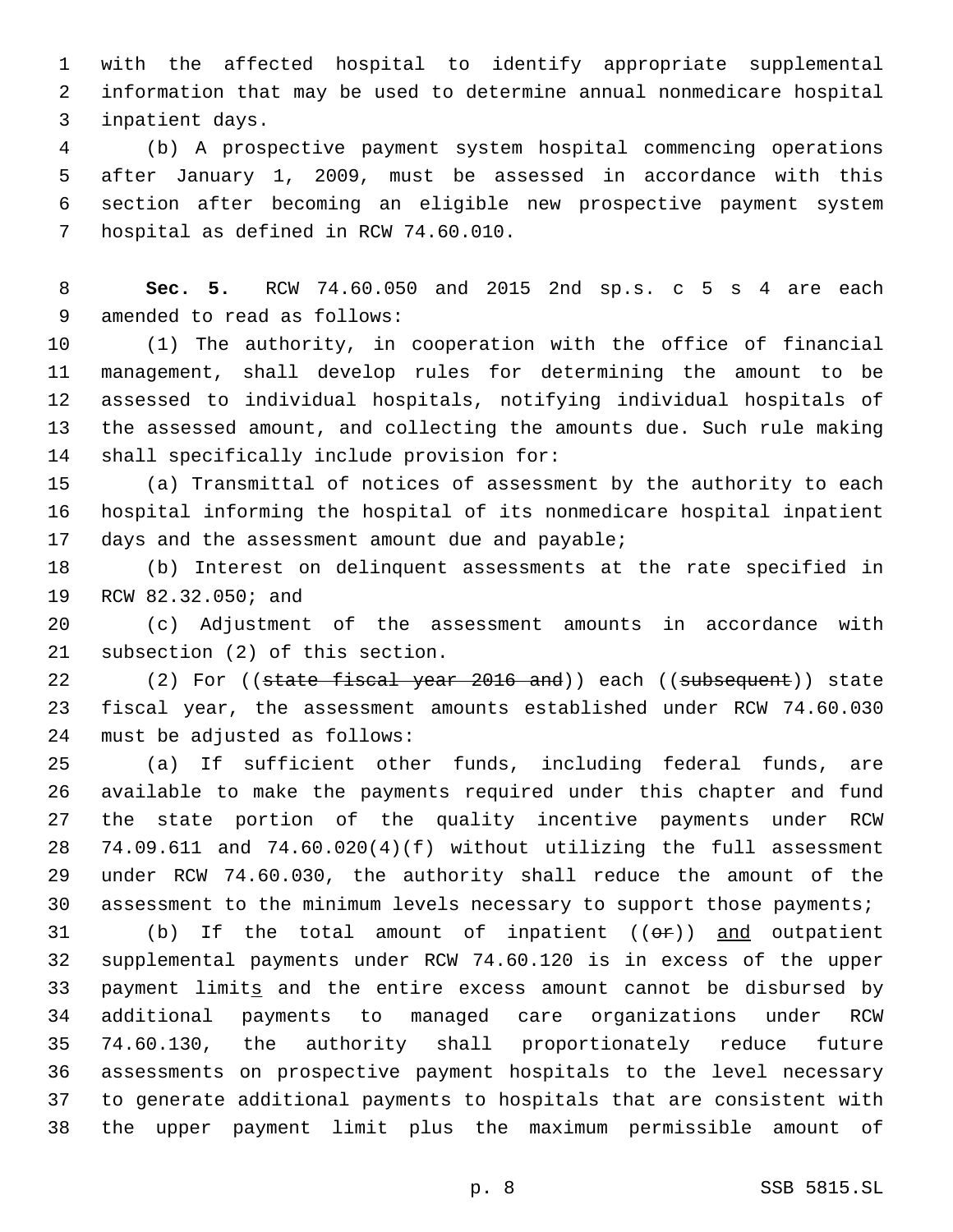additional payments to managed care organizations under RCW 74.60.130;2

 (c) If the amount of payments to managed care organizations under RCW 74.60.130 cannot be distributed because of failure to meet federal actuarial soundness or utilization requirements or other federal requirements, the authority shall apply the amount that cannot be distributed to reduce future assessments to the level necessary to generate additional payments to managed care organizations that are consistent with federal actuarial soundness or 10 utilization requirements or other federal requirements;

 (d) If required in order to obtain federal matching funds, the maximum number of nonmedicare inpatient days at the higher rate provided under RCW 74.60.030(1)(b)(i) may be adjusted in order to 14 comply with federal requirements;

 (e) If the number of nonmedicare inpatient days applied to the rates provided in RCW 74.60.030 will not produce sufficient funds to support the payments required under this chapter and the state portion of the quality incentive payments under RCW 74.09.611 and 74.60.020(4)(f), the assessment rates provided in RCW 74.60.030 may be increased proportionately by category of hospital to amounts no greater than necessary in order to produce the required level of funds needed to make the payments specified in this chapter and the state portion of the quality incentive payments under RCW 74.09.611 24 and 74.60.020(4)(f); and

 (f) Any actual or estimated surplus remaining in the fund at the end of the fiscal year must be applied to reduce the assessment amount for the subsequent fiscal year or that fiscal year and the following fiscal years prior to and including fiscal year ((2019)) 2021.

 (3)(a) Any adjustment to the assessment amounts pursuant to this section, and the data supporting such adjustment, including, but not limited to, relevant data listed in (b) of this subsection, must be submitted to the Washington state hospital association for review and comment at least sixty calendar days prior to implementation of such adjusted assessment amounts. Any review and comment provided by the Washington state hospital association does not limit the ability of the Washington state hospital association or its members to challenge an adjustment or other action by the authority that is not made in 39 accordance with this chapter.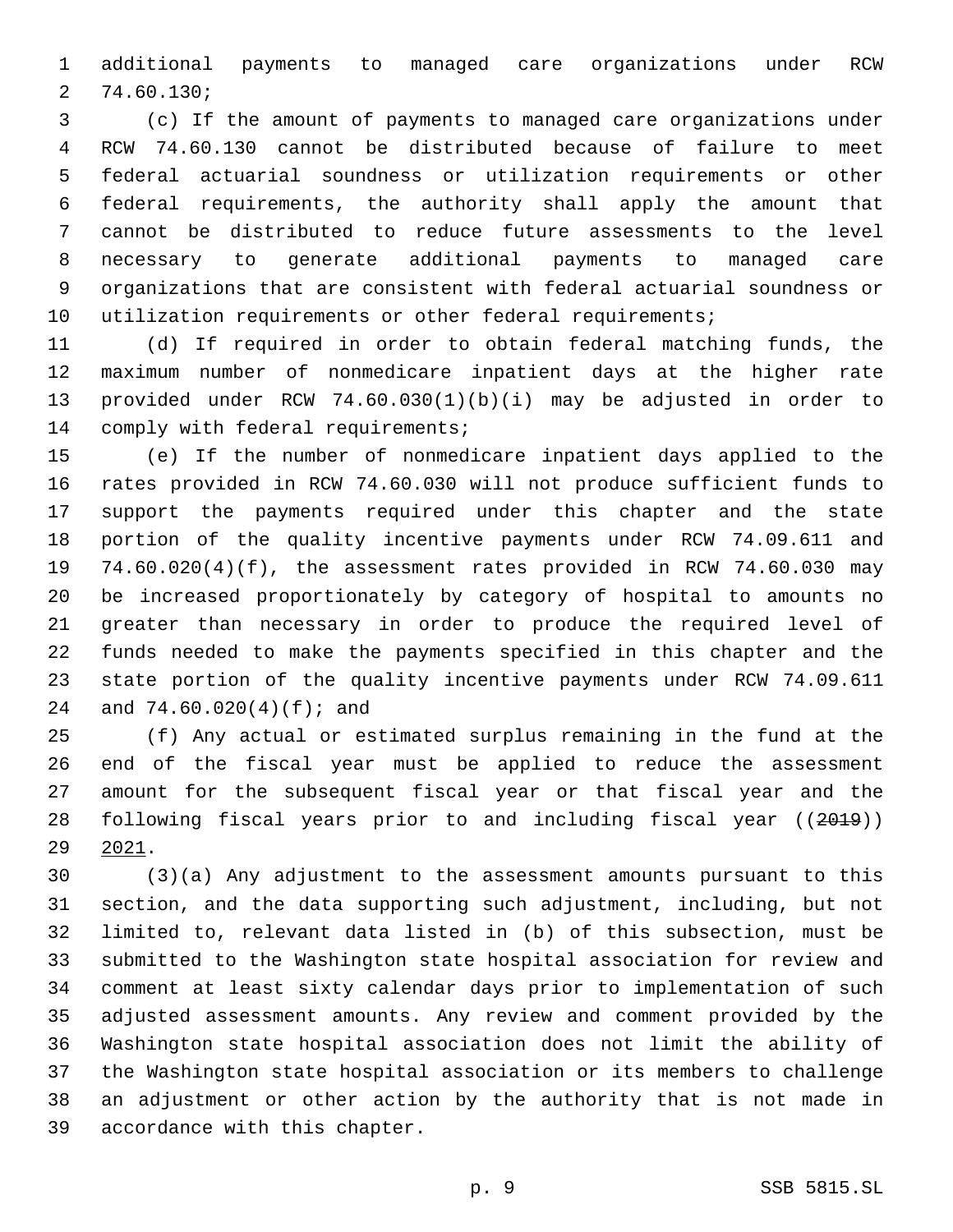(b) The authority shall provide the following data to the Washington state hospital association sixty days before implementing any revised assessment levels, detailed by fiscal year, beginning with fiscal year 2011 and extending to the most recent fiscal year, except in connection with the initial assessment under this chapter:

(i) The fund balance;6

(ii) The amount of assessment paid by each hospital;

 (iii) The state share, federal share, and total annual medicaid fee-for-service payments for inpatient hospital services made to each hospital under RCW 74.60.120, and the data used to calculate the payments to individual hospitals under that section;

 (iv) The state share, federal share, and total annual medicaid fee-for-service payments for outpatient hospital services made to each hospital under RCW 74.60.120, and the data used to calculate annual payments to individual hospitals under that section;

 (v) The annual state share, federal share, and total payments made to each hospital under each of the following programs: Grants to certified public expenditure hospitals under RCW 74.60.090, for critical access hospital payments under RCW 74.60.100; and disproportionate share programs under RCW 74.60.110;

 (vi) The data used to calculate annual payments to individual 22 hospitals under  $(b)(v)$  of this subsection; and

 (vii) The amount of payments made to managed care plans under RCW 74.60.130, including the amount representing additional premium tax, 25 and the data used to calculate those payments.

 (c) On a monthly basis, the authority shall provide the Washington state hospital association the amount of payments made to managed care plans under RCW 74.60.130, including the amount representing additional premium tax, and the data used to calculate 30 those payments.

 **Sec. 6.** RCW 74.60.090 and 2015 2nd sp.s. c 5 s 5 are each 32 amended to read as follows:

 (1) In each fiscal year commencing upon satisfaction of the applicable conditions in RCW 74.60.150(1), funds must be disbursed from the fund and the authority shall make grants to certified public expenditure hospitals, which shall not be considered payments for 37 hospital services, as follows:

 (a) University of Washington medical center: Ten million five hundred fifty-five thousand dollars in each state fiscal year

p. 10 SSB 5815.SL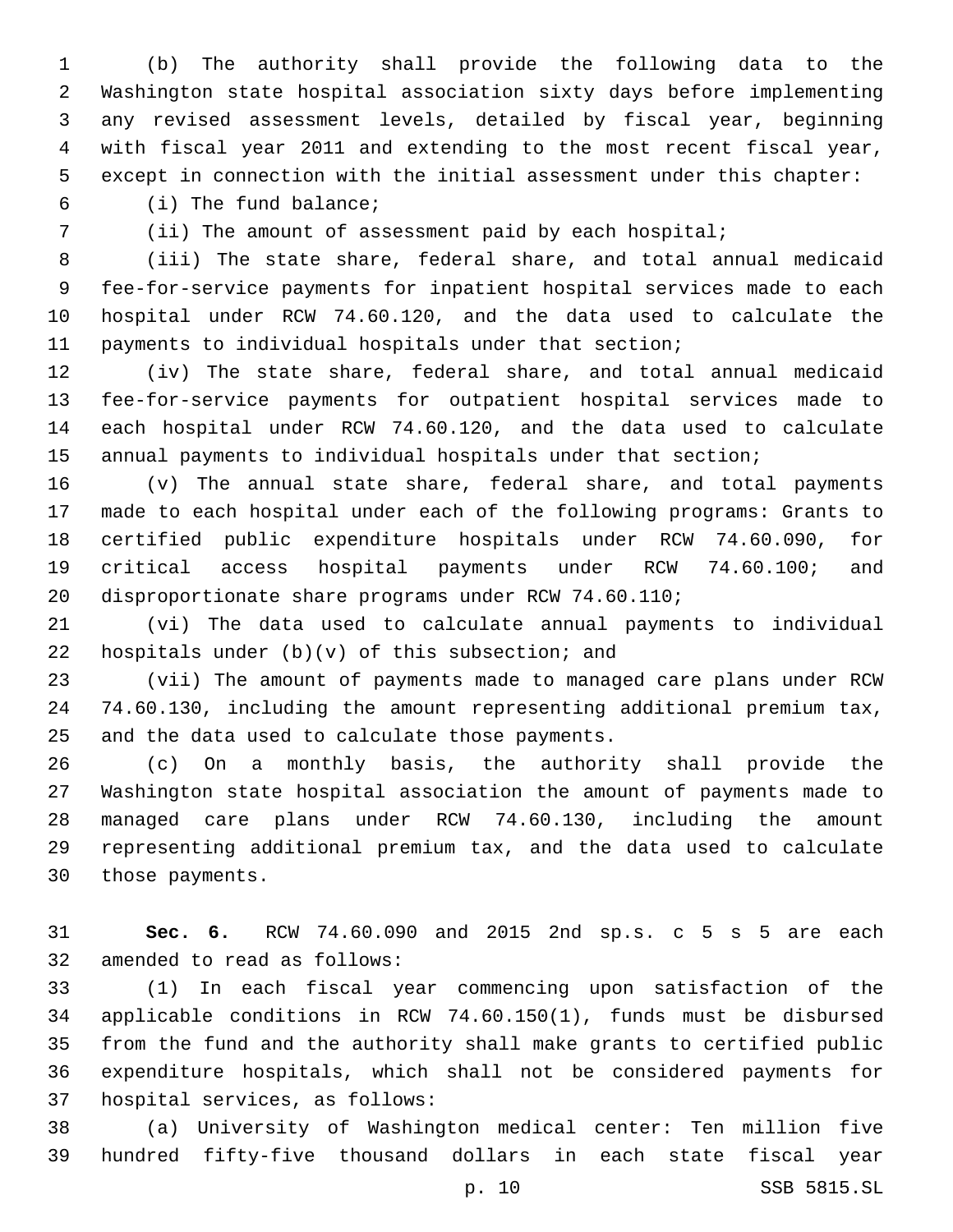((2016)) 2018 through ((2019)) 2021 paid as follows, except if the full amount of the payments required under RCW 74.60.120 and 74.60.130 cannot be distributed in a given fiscal year, the amounts 4 in this subsection  $((\pm i)^2)$  and  $(\pm i)^2$ ) must be reduced 5 proportionately:

(i) Four million four hundred fifty-five thousand dollars;

 (ii) Two million dollars to new integrated, evidence-based psychiatry residency program slots that did not receive state funding prior to 2016, at the integrated psychiatry residency program at the 10 University of Washington; and

 (iii) Four million one hundred thousand dollars to new family medicine residency program slots that did not receive state funding prior to 2016, as directed through the family medicine residency network at the University of Washington, for slots where residents 15 are employed by hospitals;

 (b) Harborview medical center: Ten million two hundred sixty 17 thousand dollars in each state fiscal year ((2016 through 2019)) 2018 through 2021, except if the full amount of the payments required under RCW 74.60.120 and 74.60.130 cannot be distributed in a given fiscal year, the amounts in this subsection must be reduced 21 proportionately;

 (c) All other certified public expenditure hospitals: Six million three hundred forty-five thousand dollars in each state fiscal year ((2016 through 2019)) 2018 through 2021, except if the full amount of the payments required under RCW 74.60.120 and 74.60.130 cannot be distributed in a given fiscal year, the amounts in this subsection must be reduced proportionately. The amount of payments to individual hospitals under this subsection must be determined using a methodology that provides each hospital with a proportional allocation of the group's total amount of medicaid and state children's health insurance program payments determined from claims and encounter data using the same general methodology set forth in 33 RCW 74.60.120 (3) and (4).

 (2) Payments must be made quarterly, before the end of each quarter, taking the total disbursement amount and dividing by four to calculate the quarterly amount. The authority shall provide a quarterly report of such payments to the Washington state hospital association.38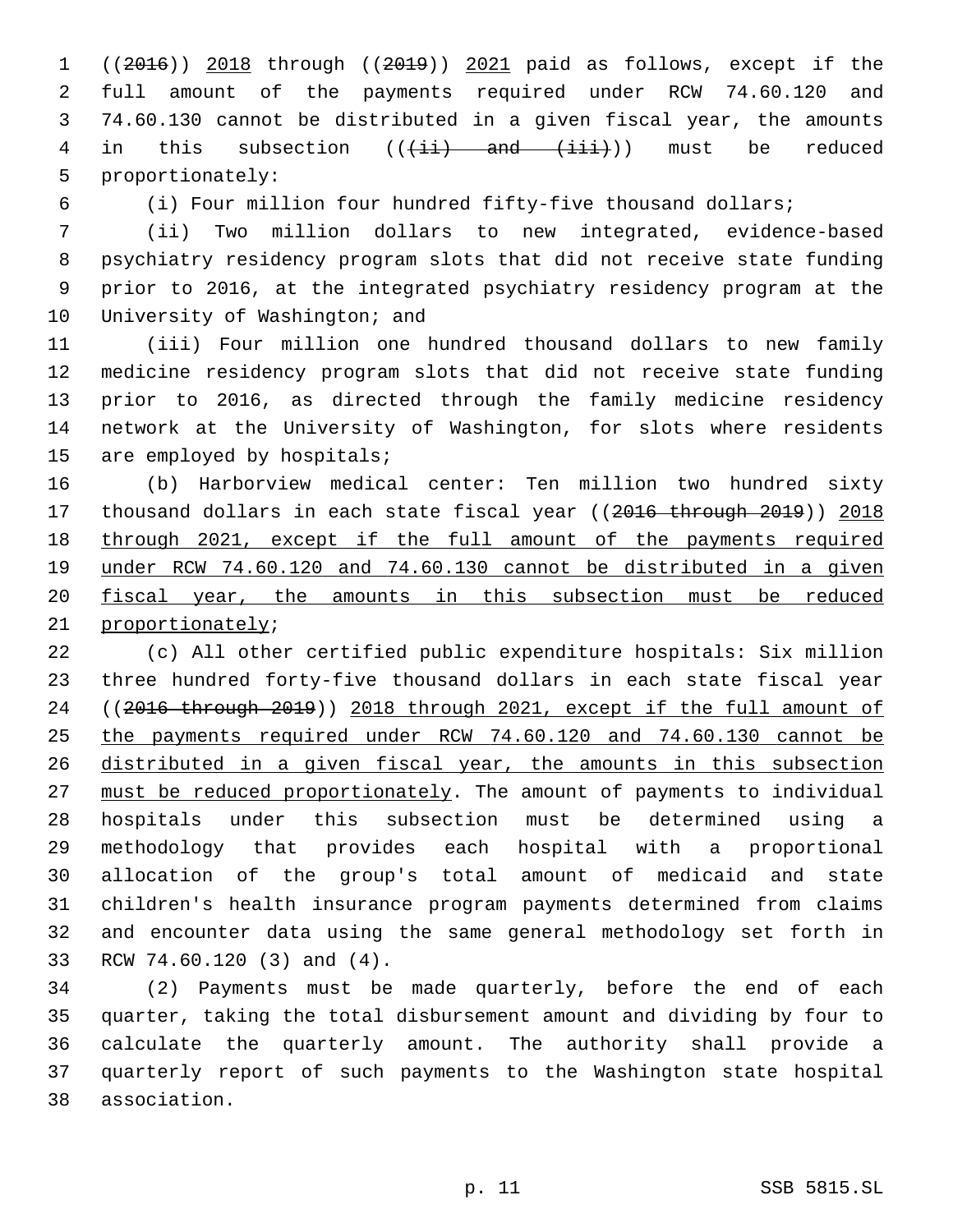**Sec. 7.** RCW 74.60.100 and 2015 2nd sp.s. c 5 s 6 are each 2 amended to read as follows:

 In each fiscal year commencing upon satisfaction of the conditions in RCW 74.60.150(1), the authority shall make access payments to critical access hospitals that do not qualify for or receive a small rural disproportionate share hospital payment in a 7 given fiscal year in the total amount of ((seven hundred)) two 8 million thirty-eight thousand dollars from the fund ((and to critical access hospitals that receive disproportionate share payments in the 10 total amount of one million three hundred thirty-six thousand 11 dollars)). The amount of payments to individual hospitals under this section must be determined using a methodology that provides each hospital with a proportional allocation of the group's total amount of medicaid and state children's health insurance program payments determined from claims and encounter data using the same general methodology set forth in RCW 74.60.120 (3) and (4). Payments must be made after the authority determines a hospital's payments under RCW 74.60.110. These payments shall be in addition to any other amount payable with respect to services provided by critical access hospitals and shall not reduce any other payments to critical access hospitals. The authority shall provide a report of such payments to the Washington state hospital association within thirty days after 23 payments are made.

 **Sec. 8.** RCW 74.60.120 and 2015 2nd sp.s. c 5 s 7 are each 25 amended to read as follows:

 (1) In each state fiscal year, commencing upon satisfaction of the applicable conditions in RCW 74.60.150(1), the authority shall make supplemental payments directly to Washington hospitals, separately for inpatient and outpatient fee-for-service medicaid services, as follows unless there are federal restrictions on doing so. If there are federal restrictions, to the extent allowed, funds that cannot be paid under (a) of this subsection, should be paid under (b) of this subsection, and funds that cannot be paid under (b) of this subsection, shall be paid under (a) of this subsection:

 (a) For inpatient fee-for-service payments for prospective payment hospitals other than psychiatric or rehabilitation hospitals, twenty-nine million one hundred sixty-two thousand five hundred dollars per state fiscal year plus federal matching funds;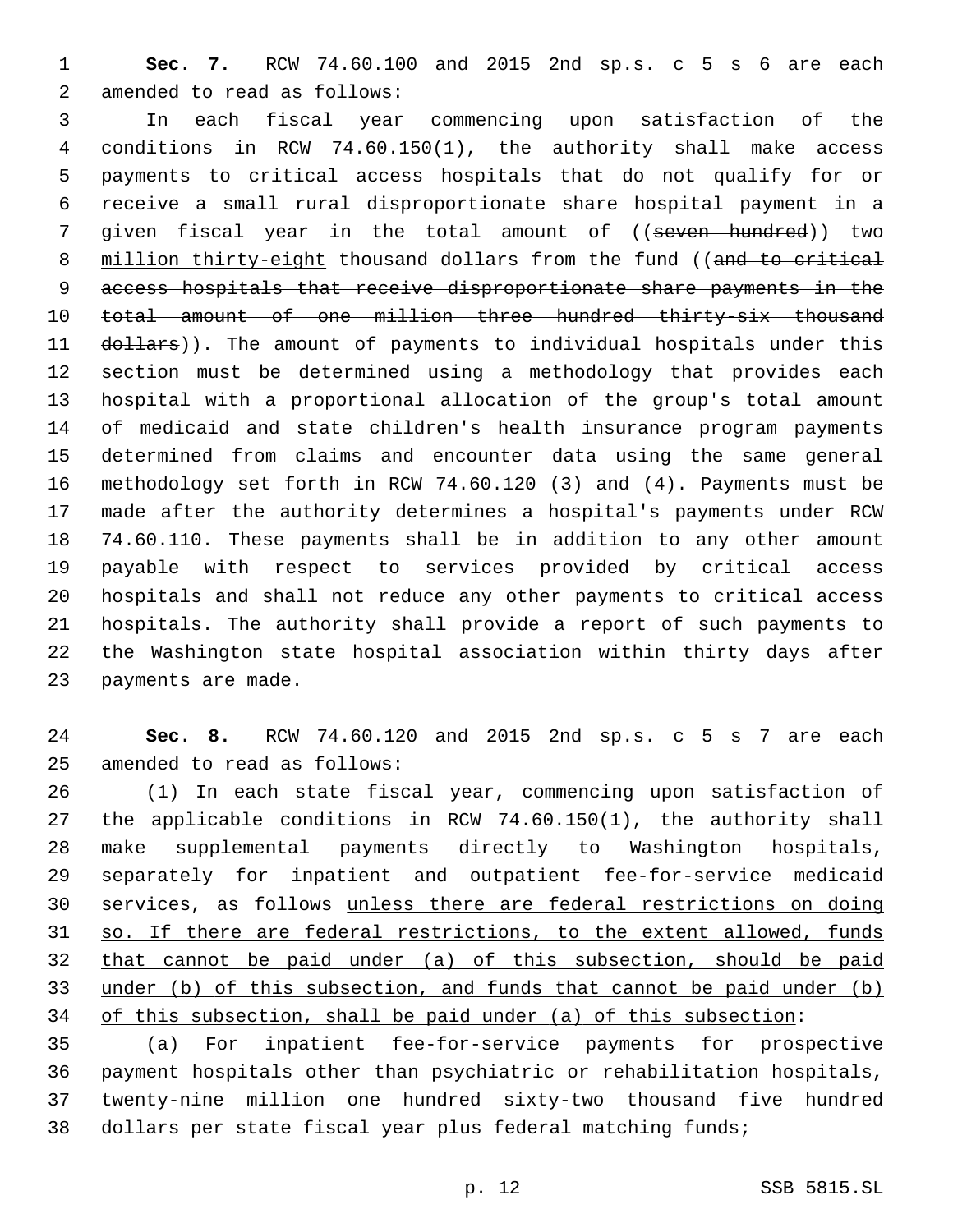(b) For outpatient fee-for-service payments for prospective payment hospitals other than psychiatric or rehabilitation hospitals, thirty million dollars per state fiscal year plus federal matching 4 funds;

 (c) For inpatient fee-for-service payments for psychiatric hospitals, eight hundred seventy-five thousand dollars per state 7 fiscal year plus federal matching funds;

 (d) For inpatient fee-for-service payments for rehabilitation hospitals, two hundred twenty-five thousand dollars per state fiscal 10 year plus federal matching funds;

 (e) For inpatient fee-for-service payments for border hospitals, two hundred fifty thousand dollars per state fiscal year plus federal 13 matching funds; and

 (f) For outpatient fee-for-service payments for border hospitals, two hundred fifty thousand dollars per state fiscal year plus federal 16 matching funds.

 (2) If the amount of inpatient or outpatient payments under subsection (1) of this section, when combined with federal matching funds, exceeds the upper payment limit, payments to each category of hospital must be reduced proportionately to a level where the total payment amount is consistent with the upper payment limit. Funds under this chapter unable to be paid to hospitals under this section because of the upper payment limit must be paid to managed care organizations under RCW 74.60.130, subject to the limitations in this 25 chapter.

 (3) The amount of such fee-for-service inpatient payments to individual hospitals within each of the categories identified in 28 subsection  $(1)(a)$ ,  $(c)$ ,  $(d)$ , and  $(e)$  of this section must be 29 determined by:

 (a) ((Applying the medicaid fee-for-service rates in effect on 31 July 1, 2009, without regard to the increases required by chapter 30, Laws of 2010 1st sp. sess. to each hospital's inpatient fee-for- services claims and medicaid managed care encounter data for)) Totaling the inpatient fee-for-service claims payments and inpatient managed care encounter rate payments for each hospital during the 36 base year;

 (b) ((Applying the medicaid fee-for-service rates in effect on 38 July 1, 2009, without regard to the increases required by chapter 30, Laws of 2010 1st sp. sess. to all hospitals' inpatient fee-for-services claims and medicaid managed care encounter data for))

p. 13 SSB 5815.SL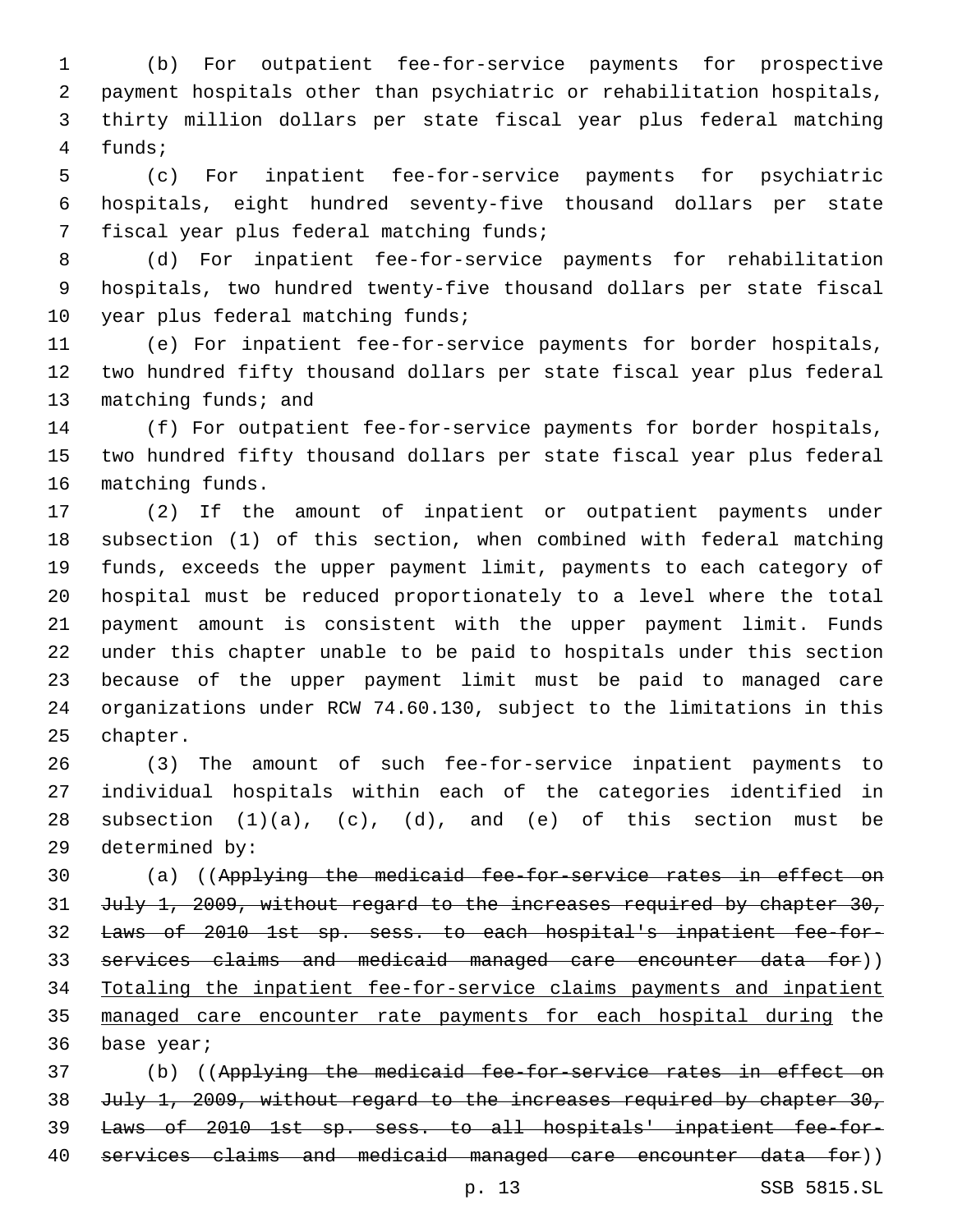Totaling the inpatient fee-for-service claims payments and inpatient managed care encounter rate payments for all hospitals during the 3 base year; and

 (c) Using the amounts calculated under (a) and (b) of this subsection to determine an individual hospital's percentage of the total amount to be distributed to each category of hospital.

 (4) The amount of such fee-for-service outpatient payments to individual hospitals within each of the categories identified in subsection (1)(b) and (f) of this section must be determined by:

10 (a) ((Applying the medicaid fee-for-service rates in effect on 11 July 1, 2009, without regard to the increases required by chapter 30, 12 Laws of 2010 1st sp. sess. to each hospital's outpatient fee-for-13 services claims and medicaid managed care encounter data for)) Totaling the outpatient fee-for-service claims payments and 15 outpatient managed care encounter rate payments for each hospital 16 during the base year;

 (b) ((Applying the medicaid fee-for-service rates in effect on 18 July 1, 2009, without regard to the increases required by chapter 30, Laws of 2010 1st sp. sess. to all hospitals' outpatient fee-for- services claims and medicaid managed care encounter data for)) Totaling the outpatient fee-for-service claims payments and 22 outpatient managed care encounter rate payments for all hospitals 23 during the base year; and

 (c) Using the amounts calculated under (a) and (b) of this subsection to determine an individual hospital's percentage of the total amount to be distributed to each category of hospital.

 (5) Sixty days before the first payment in each subsequent fiscal year, the authority shall provide each hospital and the Washington state hospital association with an explanation of how the amounts due to each hospital under this section were calculated.

 (6) Payments must be made in quarterly installments on or about 32 the last day of every quarter.

 (7) A prospective payment system hospital commencing operations after January 1, 2009, is eligible to receive payments in accordance with this section after becoming an eligible new prospective payment 36 system hospital as defined in RCW 74.60.010.

 (8) Payments under this section are supplemental to all other payments and do not reduce any other payments to hospitals.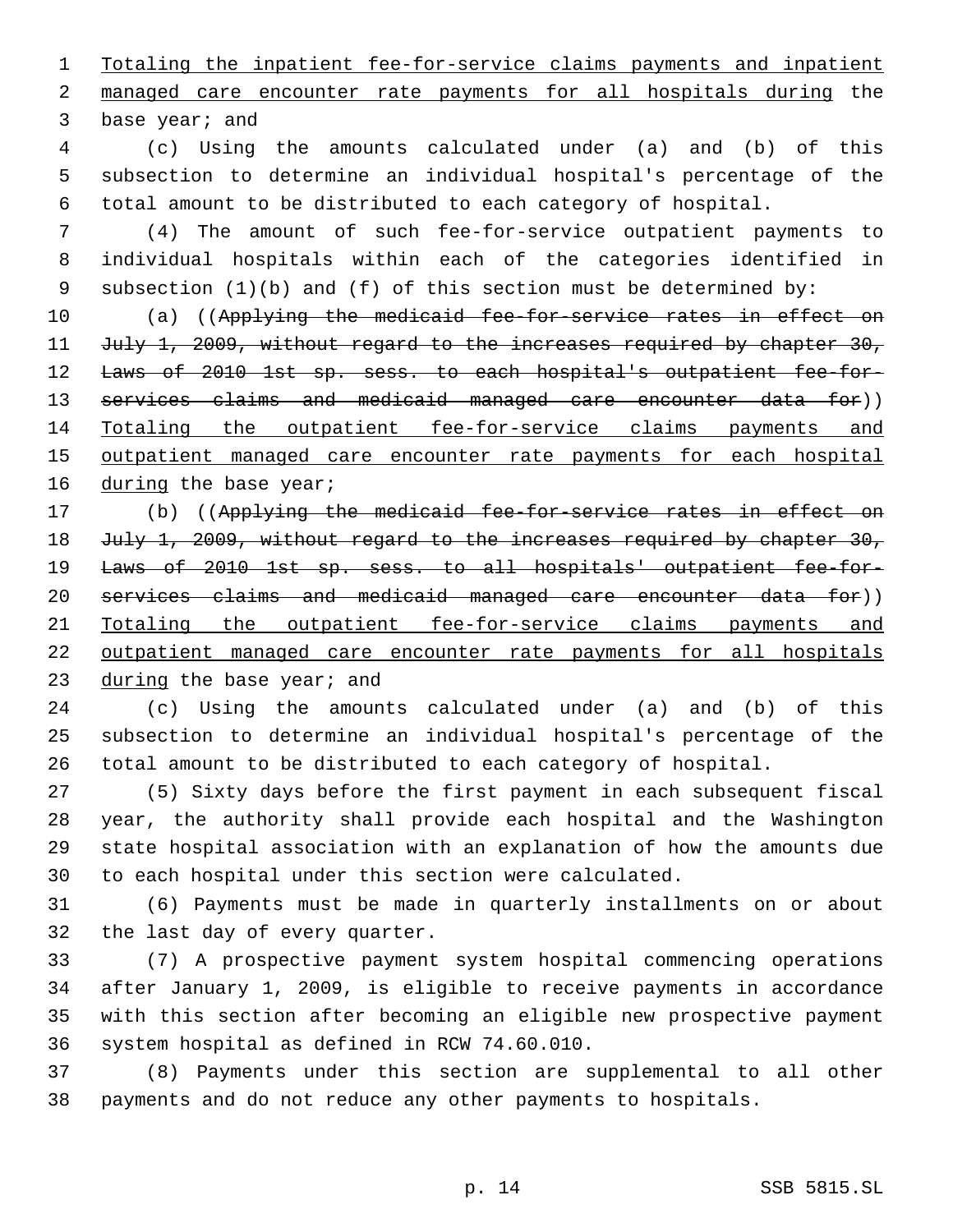**Sec. 9.** RCW 74.60.130 and 2015 2nd sp.s. c 5 s 8 are each 2 amended to read as follows:

 (1) For state fiscal year 2016 and for each subsequent fiscal year, commencing within thirty days after satisfaction of the conditions in RCW 74.60.150(1) and subsection (5) of this section, the authority shall increase capitation payments in a manner consistent with federal contracting requirements to managed care organizations by an amount at least equal to the amount available from the fund after deducting disbursements authorized by RCW 74.60.020(4) (c) through (f) and payments required by RCW 74.60.080 through 74.60.120. When combined with applicable federal matching 12 funds, the capitation payment under this subsection must be ((no less than ninety-six million dollars per state fiscal year plus the maximum available amount of federal matching funds)) at least three hundred sixty million dollars per year. The initial payment following satisfaction of the conditions in RCW 74.60.150(1) must include all amounts due from July 1, 2015, to the end of the calendar month during which the conditions in RCW 74.60.150(1) are satisfied. 19 Subsequent payments shall be made monthly.

 (2) Payments to individual managed care organizations shall be determined by the authority based on each organization's or network's enrollment relative to the anticipated total enrollment in each program for the fiscal year in question, the anticipated utilization of hospital services by an organization's or network's medicaid enrollees, and such other factors as are reasonable and appropriate 26 to ensure that purposes of this chapter are met.

 (3) If the federal government determines that total payments to managed care organizations under this section exceed what is permitted under applicable medicaid laws and regulations, payments must be reduced to levels that meet such requirements, and the balance remaining must be applied as provided in RCW 74.60.050. Further, in the event a managed care organization is legally obligated to repay amounts distributed to hospitals under this section to the state or federal government, a managed care organization may recoup the amount it is obligated to repay under the medicaid program from individual hospitals by not more than the amount of overpayment each hospital received from that managed care organization.38

 (4) Payments under this section do not reduce the amounts that otherwise would be paid to managed care organizations: PROVIDED, That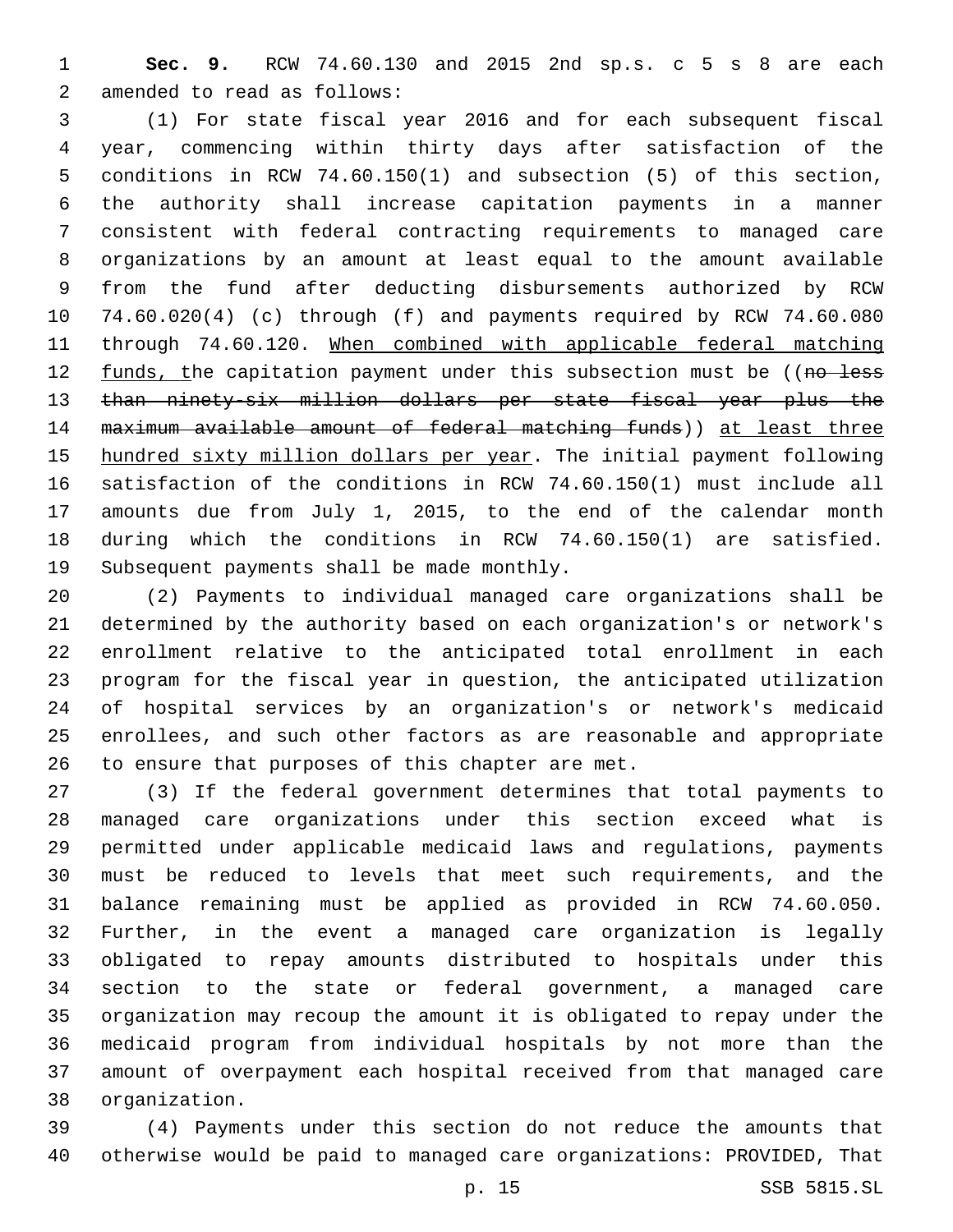such payments are consistent with actuarial soundness certification 2 and enrollment.

 (5) Before making such payments, the authority shall require medicaid managed care organizations to comply with the following 5 requirements:

 (a) All payments to managed care organizations under this chapter must be expended for hospital services provided by Washington hospitals, which for purposes of this section includes psychiatric and rehabilitation hospitals, in a manner consistent with the purposes and provisions of this chapter, and must be equal to all increased capitation payments under this section received by the organization or network, consistent with actuarial certification and enrollment, less an allowance for any estimated premium taxes the organization is required to pay under Title 48 RCW associated with 15 the payments under this chapter;

 (b) Managed care organizations shall expend the increased capitation payments under this section in a manner consistent with the purposes of this chapter, with the initial expenditures to hospitals to be made within thirty days of receipt of payment from the authority. Subsequent expenditures by the managed care plans are to be made before the end of the quarter in which funds are received 22 from the authority;

 (c) Providing that any delegation or attempted delegation of an organization's or network's obligations under agreements with the authority do not relieve the organization or network of its obligations under this section and related contract provisions.

 (6) No hospital or managed care organizations may use the payments under this section to gain advantage in negotiations.

 (7) No hospital has a claim or cause of action against a managed care organization for monetary compensation based on the amount of 31 payments under subsection (5) of this section.

 (8) If funds cannot be used to pay for services in accordance with this chapter the managed care organization or network must return the funds to the authority which shall return them to the 35 hospital safety net assessment fund.

 **Sec. 10.** RCW 74.60.150 and 2015 2nd sp.s. c 5 s 9 are each 37 amended to read as follows:

 (1) The assessment, collection, and disbursement of funds under 39 this chapter shall be conditional upon: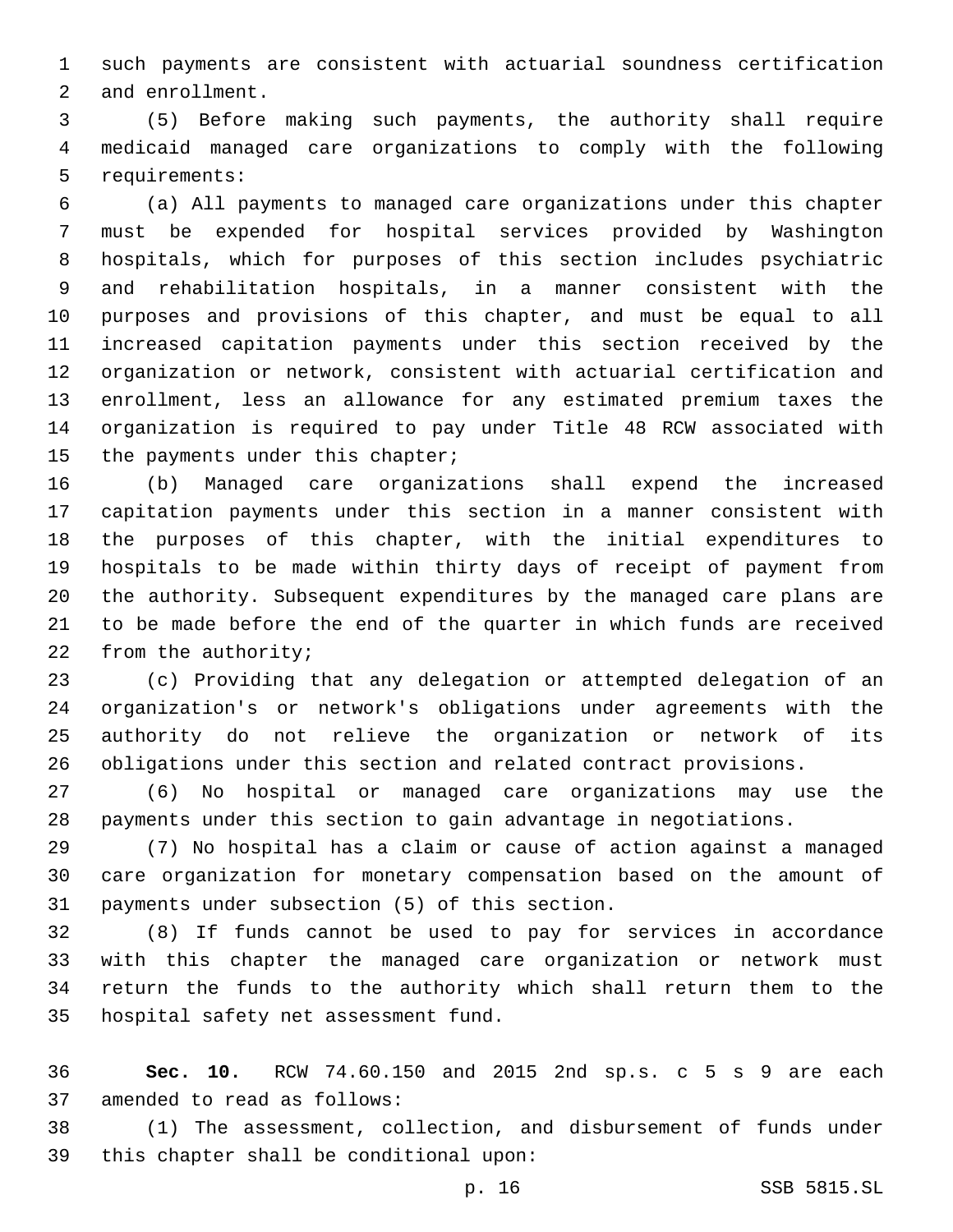(a) Final approval by the centers for medicare and medicaid services of any state plan amendments or waiver requests that are necessary in order to implement the applicable sections of this chapter including, if necessary, waiver of the broad-based or uniformity requirements as specified under section 1903(w)(3)(E) of the federal social security act and 42 C.F.R. 433.68(e);

 (b) To the extent necessary, amendment of contracts between the authority and managed care organizations in order to implement this 9 chapter; and

 (c) Certification by the office of financial management that appropriations have been adopted that fully support the rates established in this chapter for the upcoming fiscal year.

 (2) This chapter does not take effect or ceases to be imposed, and any moneys remaining in the fund shall be refunded to hospitals in proportion to the amounts paid by such hospitals, if and to the extent that any of the following conditions occur:

 (a) The federal department of health and human services and a court of competent jurisdiction makes a final determination, with all appeals exhausted, that any element of this chapter, other than RCW 20 74.60.100, cannot be validly implemented;

 (b) Funds generated by the assessment for payments to prospective payment hospitals or managed care organizations are determined to be 23 not eligible for federal ((match)) matching funds in addition to those federal funds that would be received without the assessment, or the federal government replaces medicaid matching funds with a block 26 grant or grants;

 (c) Other funding sufficient to maintain aggregate payment levels to hospitals for inpatient and outpatient services covered by medicaid, including fee-for-service and managed care, at least at the 30 ((levels)) rates the state paid for those services on July 1, 2015, as adjusted for current enrollment and utilization is not 32 appropriated or available;

 (d) Payments required by this chapter are reduced, except as specifically authorized in this chapter, or payments are not made in substantial compliance with the time frames set forth in this 36 chapter; or

 (e) The fund is used as a substitute for or to supplant other 38 funds, except as authorized by RCW 74.60.020.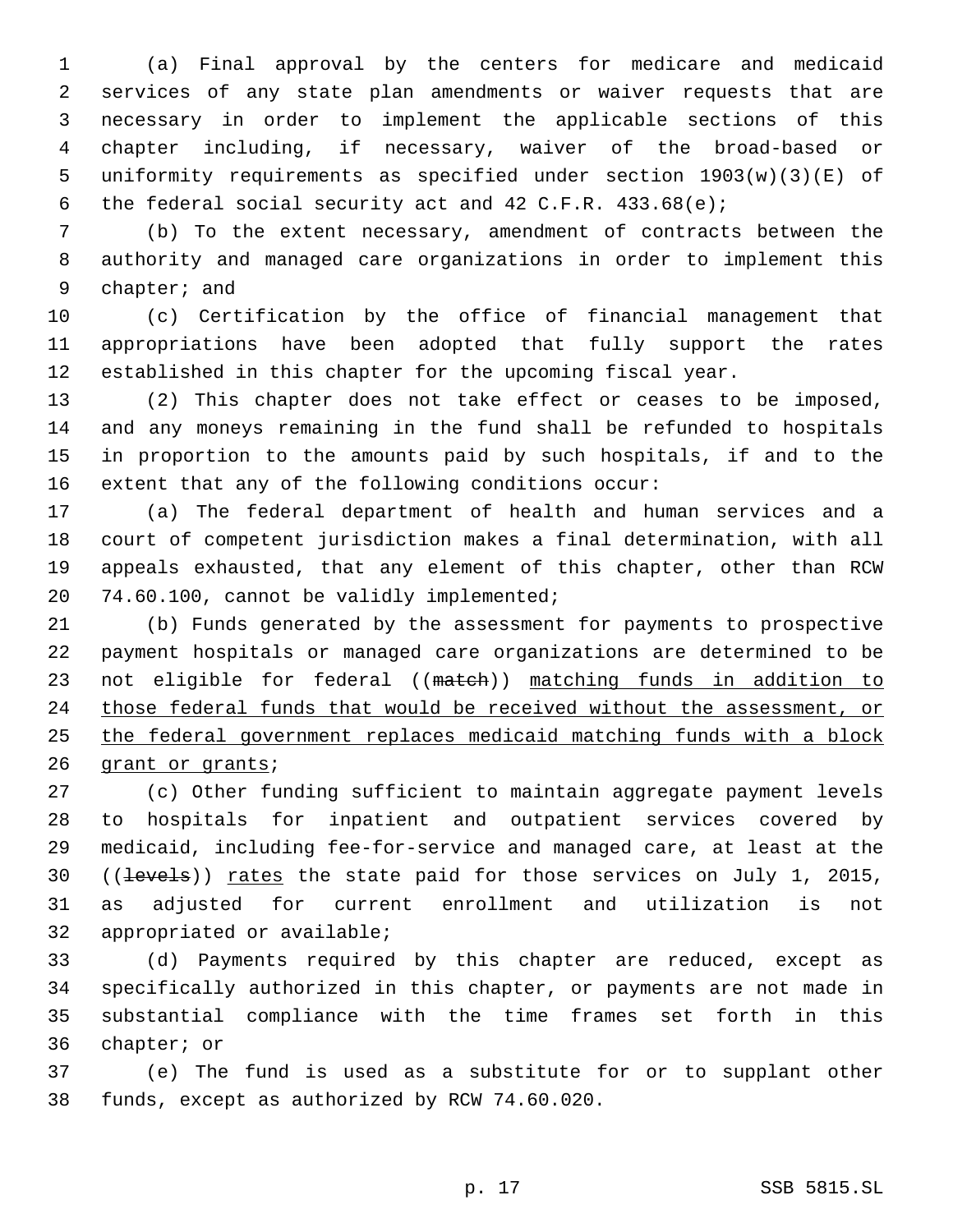**Sec. 11.** RCW 74.60.160 and 2015 2nd sp.s. c 5 s 10 are each 2 amended to read as follows:

 (1) The legislature intends to provide the hospitals with an opportunity to contract with the authority each fiscal biennium to protect the hospitals from future legislative action during the biennium that could result in hospitals receiving less from supplemental payments, increased managed care payments, disproportionate share hospital payments, or access payments than the hospitals expected to receive in return for the assessment based on the biennial appropriations and assessment legislation.

 (2) Each odd-numbered year after enactment of the biennial 12 omnibus operating appropriations act, the authority shall ((offer to 13 enter into a contract or to)) extend ((an)) the existing contract for the period of the fiscal biennium beginning July 1st with a hospital 15 that is required to pay the assessment under this chapter or shall offer to enter into a contract with any hospital subject to this 17 chapter that has not previously been a party to a contract or whose contract has expired. The contract must include the following terms: (a) The authority must agree not to do any of the following:

 (i) Increase the assessment from the level set by the authority pursuant to this chapter on the first day of the contract period for 22 reasons other than those allowed under RCW  $74.60.050(2)(e)$ ;

 (ii) Reduce aggregate payment levels to hospitals for inpatient and outpatient services covered by medicaid, including fee-for- service and managed care, adjusting for changes in enrollment and utilization, from the levels the state paid for those services on the 27 first day of the contract period;

 (iii) For critical access hospitals only, reduce the levels of disproportionate share hospital payments under RCW 74.60.110 or access payments under RCW 74.60.100 for all critical access hospitals below the levels specified in those sections on the first day of the 32 contract period;

 (iv) For prospective payment system, psychiatric, and rehabilitation hospitals only, reduce the levels of supplemental payments under RCW 74.60.120 for all prospective payment system hospitals below the levels specified in that section on the first day of the contract period unless the supplemental payments are reduced 38 under RCW 74.60.120(2);

 (v) For prospective payment system, psychiatric, and rehabilitation hospitals only, reduce the increased capitation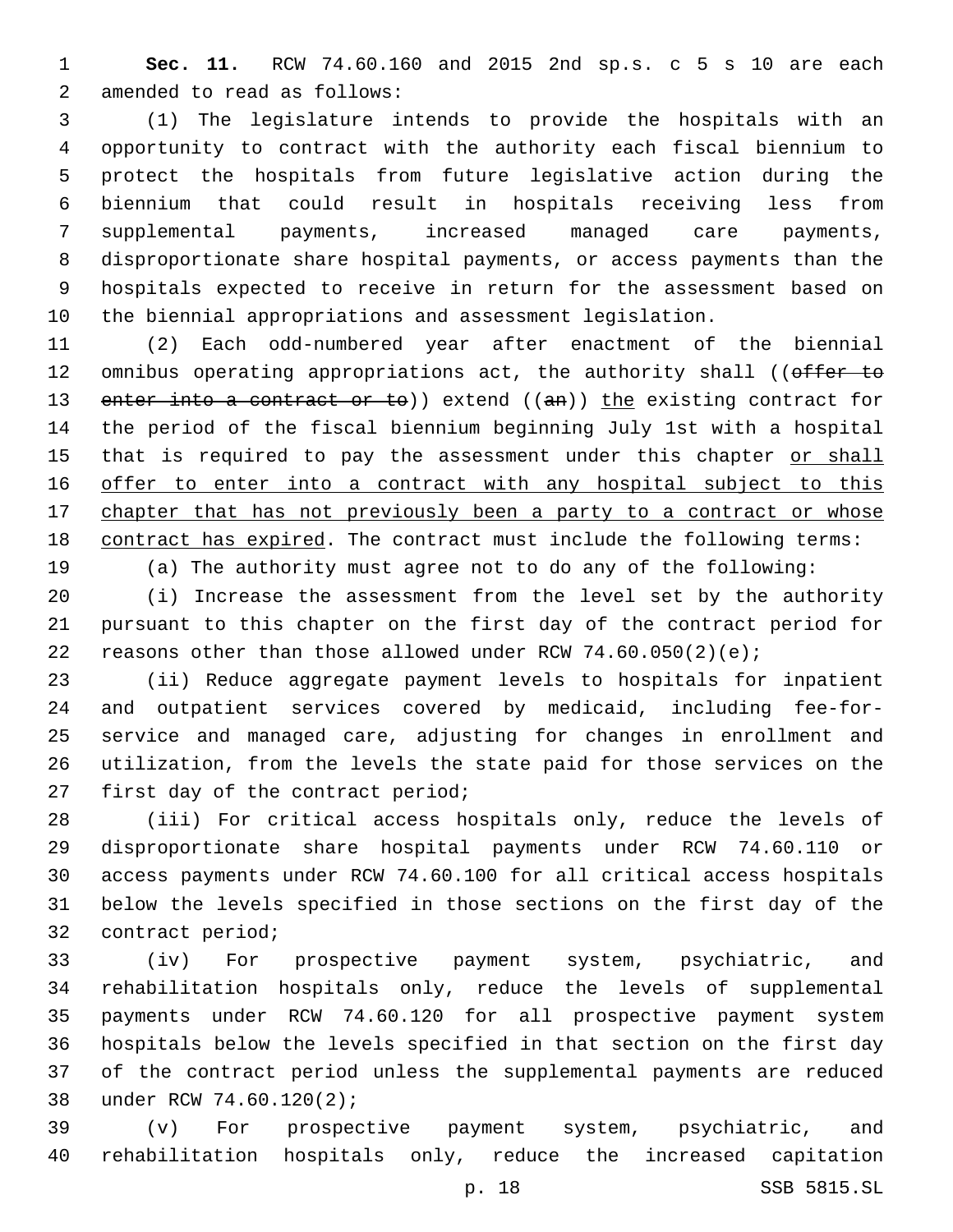payments to managed care organizations under RCW 74.60.130 below the levels specified in that section on the first day of the contract period unless the managed care payments are reduced under RCW 74.60.130(3); or

 (vi) Except as specified in this chapter, use assessment revenues for any other purpose than to secure federal medicaid matching funds to support payments to hospitals for medicaid services; and

 (b) As long as payment levels are maintained as required under this chapter, the hospital must agree not to challenge the authority's reduction of hospital reimbursement rates to July 1, 2009, levels, which results from the elimination of assessment supported rate restorations and increases, under 42 U.S.C. Sec. 1396a(a)(30)(a) either through administrative appeals or in court 14 during the period of the contract.

 (3) If a court finds that the authority has breached an agreement with a hospital under subsection (2)(a) of this section, the 17 authority:

 (a) Must immediately refund any assessment payments made 19 subsequent to the breach by that hospital upon receipt; and

 (b) May discontinue supplemental payments, increased managed care payments, disproportionate share hospital payments, and access payments made subsequent to the breach for the hospital that are 23 required under this chapter.

 (4) The remedies provided in this section are not exclusive of any other remedies and rights that may be available to the hospital whether provided in this chapter or otherwise in law, equity, or 27 statute.

 **Sec. 12.** RCW 74.60.901 and 2015 2nd sp.s. c 5 s 11 are each 29 amended to read as follows:

30 This chapter expires July 1, ((2019)) 2021.

 **Sec. 13.** RCW 74.60.902 and 2010 1st sp.s. c 30 s 22 are each 32 amended to read as follows:

 Upon expiration of chapter 74.60 RCW, inpatient and outpatient 34 hospital reimbursement rates shall return to a ((rate structure)) 35 funding level as if the four percent medicaid inpatient and outpatient rate reductions did not occur on July 1, 2009, using the 37 rate structure in effect July 1, 2015, or as otherwise specified in the ((2013-15)) 2019-2021 biennial operating appropriations act.